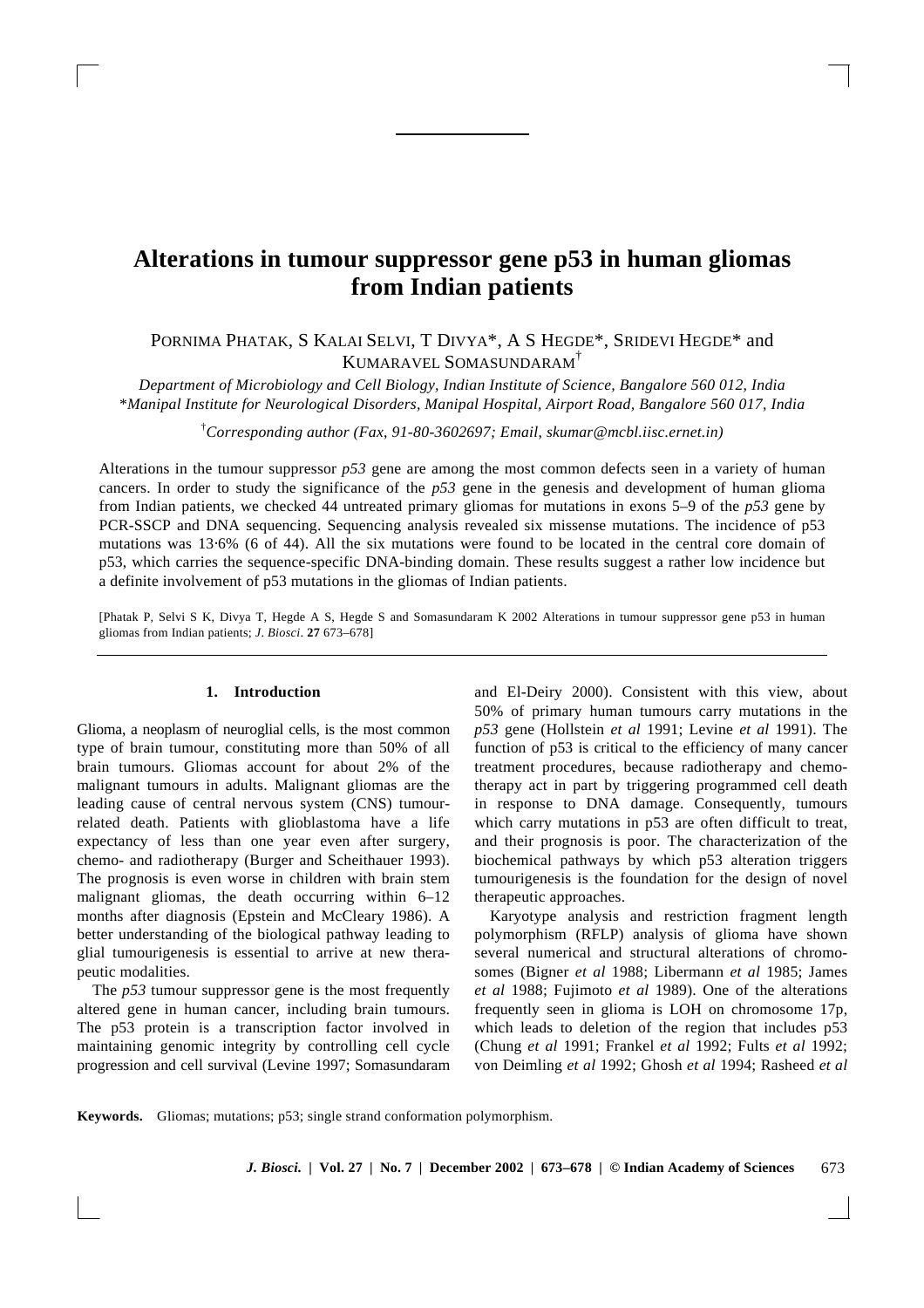1994; Jain *et al* 1999). Studies at many laboratories have shown that approximately 25% of the glioma carries mutations in *p53* gene (Nigro *et al* 1989; Chung *et al* 1991; Mashiyama *et al* 1991; Ohgaki *et al* 1991; Frankel *et al* 1992; Fults *et al* 1992; Saxena *et al* 1992; von Deimling *et al* 1992; Louis *et al* 1993).

In the study reported here, we tested 44 glioma samples from Indian patients for mutations in the p53 tumour suppressor gene by PCR-SSCP method. We found the *p53* gene mutated in 13⋅6% (6/44) of the gliomas.

## **2. Materials and methods**

# 2.1 *Tumour samples*

Glioma tissue samples were obtained from patients who underwent surgery at Manipal Hospital, Bangalore, India. Forty-four patients with different grades of glioma were chosen for the study. Tissue samples were kept frozen at  $-70^{\circ}$ C. Total DNA was isolated from a part of the frozen samples. Tissue sections were used to identify the histopathological grade and the type of glioma.

# 2.2 *Isolation of DNA*

A commercial DNA isolation kit (Qiagen, USA) was used to isolate genomic DNA from 25 mg of glioma tissue.

# 2.3 *Primers for PCR and DNA sequencing*

The primers used were oligonucleotides complementary to the sequence flanking the exon/intron junctions of exons 5–9 (Kovach *et al* 1991). The sequence of the primers is as follows: exon 5, 5′-CTGACTTTCAACTCTG-3′ (forward) and 5′-AGCCCTGTCGTCTCT-3′ (reverse); exon 6, 5′- CTCTGATTCCTCACTG-3′ (forward) and 5′-ACCCCA GTTGCAAACC-3′ (reverse); exon 7, 5′-TGCTTGCCACA GGTCT-3′ (forward) and 5′-ACAGCAGGCCAGTGT-3′ (reverse); exon 8, 5′-AGGACCTGATTTCCTTAC-3′ (forward) and 5′-TCTGAGGCATAACTGC-3′ (reverse); exon 9, 5′-TATGCCTCAGATTCACT-3′ (forward) and 5′-ACTTGATAAGAGGTCC-3′ (reverse). The same sets of primers were used for DNA sequencing.

## 2.4 *Polymerase chain reaction*

Genomic DNA (100 ng) was used for amplification in 25 μl of reaction mixture. The composition of the 10X buffer used for all exons (except exon 7) was: 100 mM Tris-HCl (pH 9⋅0), 15 mM MgCl<sub>2</sub>, 500 mM KCl, 0⋅1% gelatin. For exon 7, the composition was: 100 mM Tris-HCl (pH  $8.3$ ), 35 mM MgCl<sub>2</sub>, 250 mM KCl. Each PCR

*J. Biosci.* | Vol. 27 | No. 7 | December 2002

reaction had a 1X PCR buffer, 100 μM dNTPs (Gibco BRL), 5 μCi a[<sup>32</sup>P]dATP, 5 pmol of each primer (Microsynth) and  $0.5$  U of Taq DNA polymerase (Bangalore Genei). PCR conditions for exon 5, 6 and 8 were 94°C for 5 min, 30 cycles of 94°C for 1 min, 57°C for 1 min and 72°C for 30 s and a final cycle of 72°C for 10 min. The condition for exon 7 was 94°C for 5 min, 30 cycles of 94°C for 1 min, 65°C for 1 min and 72°C for 10 s, and a final cycle of 72°C for 10 min. The condition for exon 9 was 94°C for 5 min, 30 cycles of 94°C for 1 min, 56°C for 1 min and 72°C for 15 s, and a final cycle of 72°C for 10 min.

## 2.5 *Single strand conformation polymorphism analysis*

Labelled PCR products were checked for amplification by 2% agarose gel electrophoresis, diluted to 10 to 100 fold in a loading and denaturing buffer (95% formamide, 0⋅25% bromophenol blue, 0⋅25 xylene cyanol, 10 mM EDTA, pH 8⋅0 and 0⋅1 N NaOH), heated at 85°C for 5 min and then subjected to single strand conformation polymorphism (SSCP) analysis using 6% non-denaturing polyacrylamide gel with 5% glycerol and 0⋅5X TBE as running buffer. Electrophoresis was carried out at 500 V for 3⋅5 h at 22°C for exons 5, 6, 7 and 9. For exon 8, the conditions remained the same, except that the gel was run at 15°C. Samples that showed band shifts were chosen for further study.

#### 2.6 *Direct DNA sequencing*

Bands showing abnormal shifts in the SSCP analysis were purified from acrylamide gel using Microcon spin columns (Millipore) and used as templates to reamplify the fragment with the same set of primers originally used for amplification. The amplified DNA fragments were purified with a QIAquick PCR purification kit (Qiagen) and subjected to cycle sequencing (fmol cycle sequencing kit: Promega) in both directions. Sequencing reactions were carried out in a thermal cycler under the following cycling conditions: 95°C for 2 min, 30 cycles of 95°C for 30 s, 42°C for 30 s, and 70°C for 1 min. The samples were electrophoresed on a 6% polyacrylamide denaturing gel. Gels were dried under vacuum at 80°C, and exposed for Phosphor Imaging.

#### **3. Results**

# 3.1 *PCR-SSCP analysis for detection of mutations*

PCR fragments generated from exons 5 to 9 of the *p53* gene were subjected to SSCP analysis. All 44 glioma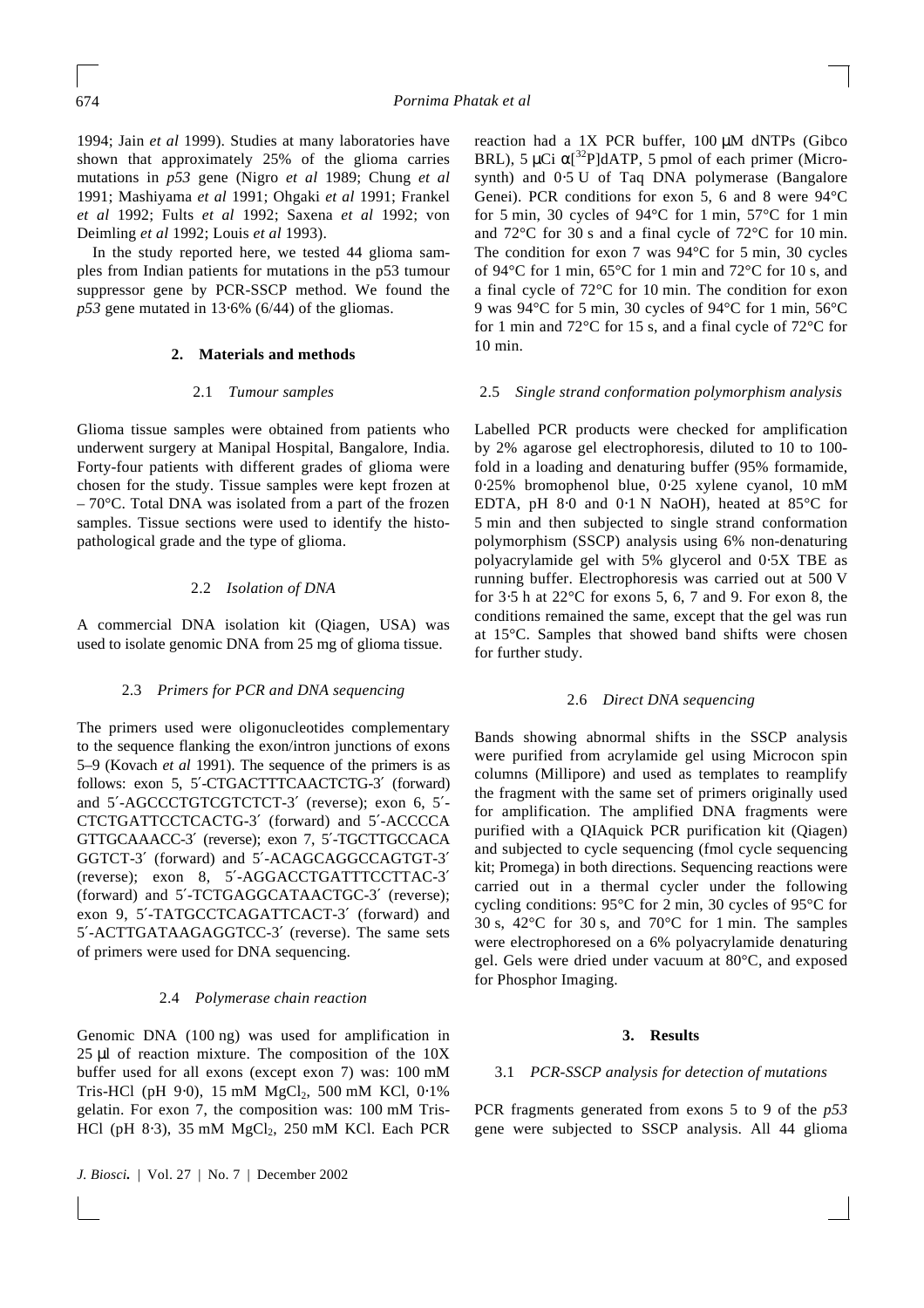samples were checked for mutations. DNA samples showing mobility shifts or abnormal bands were scored as positive for mutation. Of the 44 samples analysed, six tumour DNAs showed an altered pattern in PCR-SSCP analysis (figure 1; table 1). Exon 5 analysis revealed the presence of mutation in samples G2 (figure 1a), G10 (data not shown) and G20 (figure 1b). Sample 34 showed a differentially migrating band in exon 7 (figure 1c). Samples G23 and G33 (figure 1d) showed additional bands in exon 8 moving differently from normal bands.

## 3.2 *Identification of mutations by sequence analysis*

The bands that showed abnormal shifts in all the samples mentioned above were purified from gel and subjected to DNA sequencing. The sequencing revealed the presence of mutation in all the six samples. Figure 2 shows the results of sequencing of some of the samples. Exon 5 of samples G2 and G10 had the same missense mutation (G–T), resulting in the conversion of valine to phenylalanine at codon 172 (figure 2a). Exon 5 of sample G20 had the missense mutation (T–G), resulting in the conversion of valine to glycine at codon 173 (data not shown). Exon 7 of sample G34 showed the missense mutation (T–G), which converted leucine to arginine at codon 257 (data not shown). Exon 8 of G23 had the missense mutation (C–T), which caused the conversion of arginine to cysteine at codon 273 (figure 2b). G33 had the missense mutation (T–G) in exon 8, which resulted in the conversion of phenylalanine to cysteine at codon 270 (figure 2c).

## **4. Discussion**

The most frequent chromosomal abnormalities associated with glioma are gains of chromosome 7, losses of 10, 9p and 17p and *EGFR* gene amplification (Libermann *et al* 1985; Bigner *et al* 1988; James *et al* 1988; Fujimoto *et al* 1989). The loss of 17p is usually associated with mutations in the *p53* gene (Chung *et al* 1991; Frankel *et al* 1992; Fults *et al* 1992; von Deimling *et al* 1992; Ghosh *et al* 1994; Jain *et al* 1999). The involvement of p53 in the development of glioma from Indian patients has been shown by loss of heterozygosity (LOH) analysis (Chattopadhyay *et al* 1997; Gosh *et al* 1994). The present study was carried out to determine the frequency of p53 mutation in glioma derived from the Indian population. We analysed 44 glioma samples to check for mutations in



**Figure 1.** PCR-SSCP analysis of glioma samples. The exons 5, 6, 7, 8 and 9 of *p53* gene were amplified in the presence of  $a^{32}$ <sub>p</sub>]dATP using the total genomic DNA as template. The radiolabelled PCR products of exon 5 (**a** and **b**), exon 7 (**c**) and exon 8 (**d**) were run on a SSCP gel and autoradiographed. Only representative gels showing abnormal bands in comparison to bands in the control lanes are shown. Arrows show the abnormal bands in exon 5 of sample G2 (**a**), G10 (not shown), G20 (**b**); exon 7 of sample G34 (**c**); exon 8 of sample G23 (**d**) and G33 (**d**).

*J. Biosci.* | Vol. 27 | No. 7 | December 2002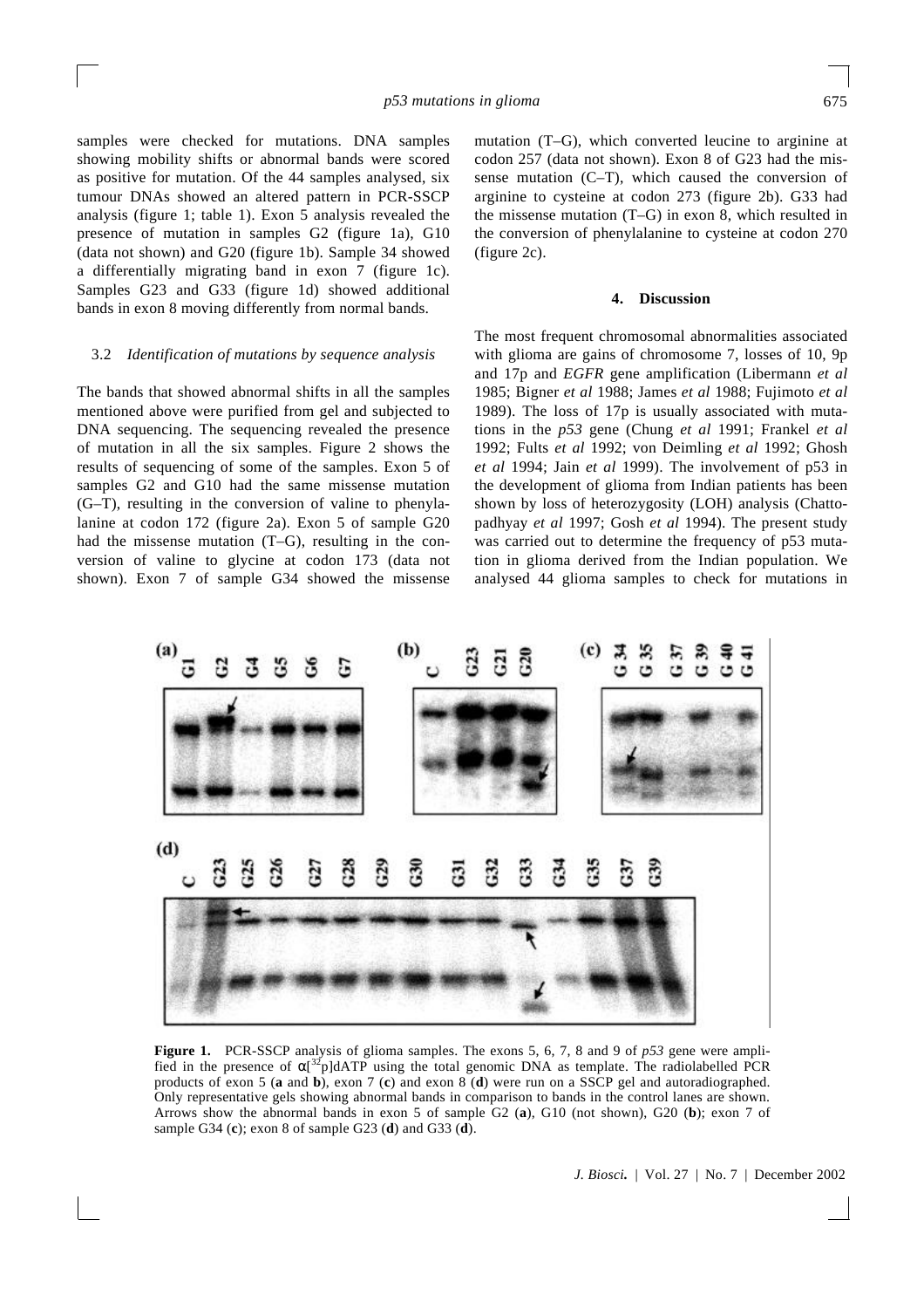exons 5–9 of *p53* gene by the PCR-SSCP method. We found that 13⋅6% of the tumours tested positive for p53 mutations (table 1). To our knowledge, ours is the first study of p53 mutation in glioma from the Indian population.

The central core of p53, which spans from amino acids 100 to 300, contains the sequence-specific DNA-binding domain. This is the domain where majority of p53 mutations have been found to occur. In our study, all six mutations were mapped to this domain.

The occurrence of p53 mutations in glioma has generally been associated with age. While the p53 alterations are rare among pediatric age groups, their incidence is high in young adults, and low among the older age group (Louis *et al* 1993; Rasheed *et al* 1994). This study shows that the incidence of p53 mutations amongst young adults (19–50 years) is 18% (5/27) and amongst patients  $> 50$ years old is 6⋅7% (1/15). No mutations of the *p53* gene among the pediatric age group could be detected (0/2).

| Sample         | Mutated<br>exon          | Domain*                  | Codon                    | Base   | Amino acid              | Age/sex | Histopathological<br>grade | Type**                      |
|----------------|--------------------------|--------------------------|--------------------------|--------|-------------------------|---------|----------------------------|-----------------------------|
| G <sub>1</sub> | $\overline{\phantom{0}}$ | $\overline{\phantom{m}}$ | $\qquad \qquad -$        |        |                         | 46/M    | Ш                          | Anaplastic astrocytoma      |
| G <sub>2</sub> | 5                        | <b>DBD</b>               | 172                      | G to T | Valine to Ph. alanine   | 32/M    | III                        | Anaplastic astrocytoma      |
| G3             | $\overline{\phantom{0}}$ | $\equiv$                 | $\equiv$                 |        |                         | 40/F    | III                        | Anaplastic astrocytoma      |
| G 4            | $=$                      | $\equiv$                 | $\overline{\phantom{0}}$ |        |                         | 48/M    | IV                         | GBM                         |
| G 5            | $\overline{\phantom{0}}$ | $\overline{\phantom{0}}$ | ÷                        |        |                         | 53/M    | $_{\rm II}$                | Astrocytoma                 |
| G 6            | $\overline{\phantom{0}}$ | $\overline{\phantom{0}}$ | $\overline{\phantom{0}}$ |        |                         | 38/M    | П                          | Oligoastrocytoma            |
| G 7            | $=$                      | $\sim$                   | $\equiv$                 |        |                         | 59/M    | IV                         | GBM                         |
| G8             | $=$                      | $\equiv$                 | ÷                        |        |                         | 70/M    | IV                         | <b>GBM</b>                  |
| G9             | $\overline{\phantom{0}}$ |                          |                          |        |                         | 12/F    | П                          | Pilocytic astrocytoma       |
| G 10           | 5                        | DBD                      | 172                      | G to T | Valine to Ph. alanine   | 68/F    | IV                         | <b>GBM</b>                  |
| G 13           | $\overline{a}$           | $\equiv$                 | $\overline{\phantom{m}}$ |        |                         | 38/F    | Ш                          | Anaplastic astrocytoma      |
| G 15           |                          | $\overline{\phantom{0}}$ |                          |        |                         | 22/M    | Ш                          | Anaplastic astrocytoma      |
|                |                          |                          |                          |        |                         | $68/M$  | IV                         | <b>GBM</b>                  |
| G 17           | -                        | $\overline{\phantom{0}}$ | $\overline{\phantom{0}}$ |        |                         | 21/F    |                            | <b>GBM</b>                  |
| G 18           | $\overline{\phantom{0}}$ | $\frac{1}{2}$            | $\equiv$                 |        |                         |         | IV                         |                             |
| G 19           | $\overline{\phantom{0}}$ | $\frac{1}{2}$            | $\frac{1}{2}$            |        |                         | 36/M    | Ш                          | Anaplastic astrocytoma      |
| G 20           | 5                        | <b>DBD</b>               | 173                      | T to G | Valine to glycine       | 43/M    | Ш                          | Anaplastic oligoastrocytoma |
| G 21           | $\equiv$                 |                          | $\equiv$                 |        |                         | 46/F    | $_{\rm II}$                | Astrocytoma                 |
| G 23           | 8                        | <b>DBD</b>               | 273                      | C to T | Arginine to cysteine    | 30/M    | П                          | Astrocytoma                 |
| G 24           | $\equiv$                 | $\overline{\phantom{m}}$ | $\equiv$                 |        |                         | 27/M    | $\mathbf{I}$               | Astrocytoma                 |
| G 25           | $\overline{\phantom{0}}$ | $\equiv$                 | $\equiv$                 |        |                         | $58/F$  | Ш                          | Anaplastic astrocytoma      |
| G 26           | $\overline{\phantom{0}}$ |                          |                          |        |                         | 68/F    | IV                         | <b>GBM</b>                  |
| G 28           | $\overline{\phantom{0}}$ |                          | $\overline{\phantom{0}}$ |        |                         | 25/F    | III                        | Oligodendroastrocytoma      |
| G 29           | $\overline{\phantom{0}}$ | $\equiv$                 | $\overline{\phantom{0}}$ |        |                         | 22/M    | Ш                          | Anaplastic astrocytoma      |
| G 30           | $=$                      |                          | ÷                        |        |                         | 49/M    | IV                         | GBM                         |
| G 31           | $\overline{\phantom{0}}$ |                          | $\overline{\phantom{0}}$ |        |                         | 14/M    | $_{\rm II}$                | Astrocytoma                 |
| G 32           | $\overline{\phantom{0}}$ |                          | $\overline{\phantom{0}}$ |        |                         | 27/M    | П                          | Astrocytoma                 |
| G 33           | $\,$ 8 $\,$              | <b>DBD</b>               | 270                      | T to G | Ph. alanine to cysteine | 25/M    | $_{\rm II}$                | Astrocytoma                 |
| G 34           | 7                        | <b>DBD</b>               | 257                      | T to G | Leucine to arginine     | 37/M    | П                          | Astrocytoma                 |
| G 35           | $\overline{\phantom{0}}$ |                          | $\overline{\phantom{m}}$ |        |                         | 28/M    | IV                         | <b>GBM</b>                  |
| G 37           | $\overline{\phantom{0}}$ | $\equiv$                 | $\equiv$                 |        |                         | 64/M    | IV                         | <b>GBM</b>                  |
| G 39           | $\overline{\phantom{0}}$ | $\equiv$                 | $\overline{\phantom{0}}$ |        |                         | 35/M    | IV                         | Gemistocytic astrocytoma    |
| G 40           | $\overline{\phantom{0}}$ | $\overline{\phantom{0}}$ | ÷,                       |        |                         | 52/F    | IV                         | <b>GBM</b>                  |
| G 41           |                          |                          | $\overline{\phantom{0}}$ |        |                         | 50/F    | IV                         | <b>GBM</b>                  |
| G 42           | $\overline{\phantom{0}}$ | $\overline{\phantom{0}}$ | $\overline{\phantom{0}}$ |        |                         | 44/M    | IV                         | <b>GBM</b>                  |
| G 43           | $\overline{\phantom{0}}$ | $\overline{\phantom{0}}$ | $\overline{\phantom{0}}$ |        |                         | 41/M    | Ш                          | Anaplastic astrocytoma      |
| G 44           | $\overline{\phantom{0}}$ | $\overline{\phantom{0}}$ | $\overline{\phantom{0}}$ |        |                         | 52/M    | IV                         | <b>GBM</b>                  |
| G 45           | $\overline{\phantom{0}}$ | $\frac{1}{2}$            | $\overline{\phantom{0}}$ |        |                         | 35/M    | П                          | Astrocytoma                 |
| G 47           | $\overline{\phantom{0}}$ | $\overline{\phantom{0}}$ | $\overline{\phantom{0}}$ |        |                         | 52/M    | IV                         | GBM                         |
| G 48           | $\overline{a}$           | $\sim$                   | $\equiv$                 |        |                         | 54/M    | IV                         | <b>GBM</b>                  |
| G 49           | $\overline{\phantom{0}}$ |                          | $\overline{\phantom{0}}$ |        |                         | 21/M    | IV                         | <b>GBM</b>                  |
| G 50           | $\overline{\phantom{0}}$ | $\equiv$                 | $\overline{\phantom{0}}$ |        |                         | 63/M    | П                          | Pilocytic astrocytoma       |
| G 52           | $\overline{\phantom{0}}$ | $\overline{\phantom{0}}$ | $\overline{\phantom{0}}$ |        |                         | 68/M    | Ш                          | Anaplastic astrocytoma      |
| G 53           | $=$                      | $\equiv$                 | $\overline{\phantom{0}}$ |        |                         | 55/M    | Ш                          | Anaplastic astrocytoma      |
| G 54           |                          |                          |                          |        |                         |         |                            | <b>GBM</b>                  |
|                | $\overline{\phantom{0}}$ | $\overline{\phantom{0}}$ | ÷                        |        |                         | 42/F    | IV                         |                             |

**Table 1.** Details of glioma samples.

\*DBD refers to DNA binding domain of p53; \*\*GBM refers to glioblastoma multiforme.

*J. Biosci.* | Vol. 27 | No. 7 | December 2002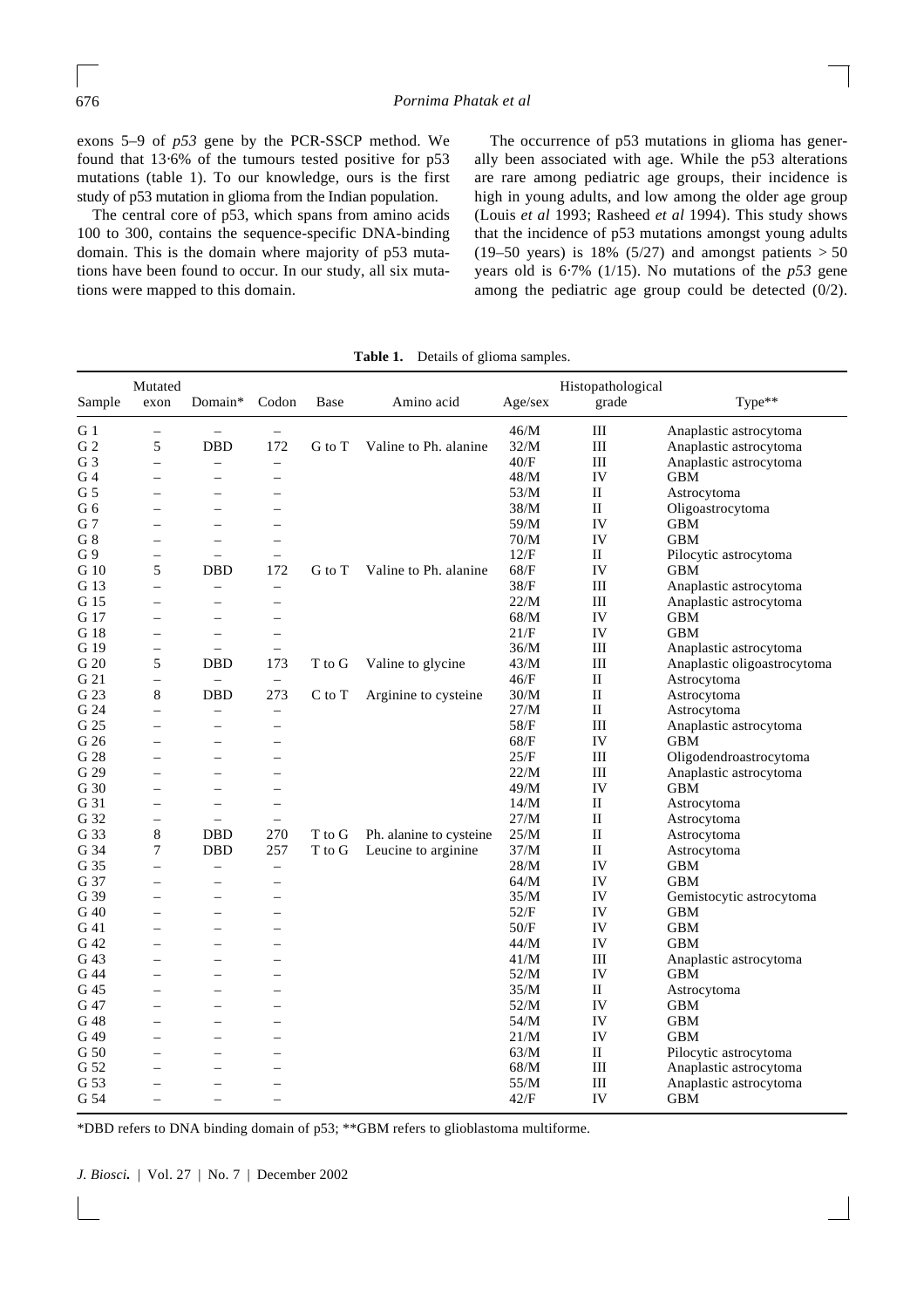About 83% of the mutations were found in young adults (5/6), while only 17% were found in the older group (1/6). Thus our results confirm the relationship between p53 mutation and the age of the patient, as shown pre-



**Figure 2.** DNA sequence analysis of abnormal bands for selected samples. (**a**) Patient G2 has a missense mutation (G–T) in exon 5. (**b**) Patient G23 has a missense mutation (C–T). (**c**) Patient G33 has a missense mutation (T–G). The DNA sequence of control sample (left) and the patient (right) are shown. Total DNA from SW480 cells was used as control sample. Normal and mutated codons are boxed and shaded. The cell line SW480 carries a mutation in exon 8 at codon 273 due a missense mutation (G–A), which results in the conversion of normal codon CGT to CAT.

viously by others. Mutations of p53 were detected both in low-grade (grade II) and high-grade (grade III, IV) gliomas, with frequencies varying between 25 and 35% (Ohgaki *et al* 1995). Our results show that the p53 mutation frequency is higher in low-grade gliomas than in high-grade gliomas. Grade II gliomas, which mainly comprise astrocytomas, had a frequency of 25% (3/12), while grade III gliomas, which are mainly anaplastic astrocytomas, had a frequency of  $15.4\%$  (2/13). In contrast to this, the p53 mutation occurred at a low frequency of 5⋅4% (1/19) among grade IV glioblastoma multiforme cases. Three of the six p53 mutations were found in grade II gliomas.

Other mechanisms implicated in the abnormal functioning of p53 are the amplification of *MDM2* gene and the inactivation of *p14ARF* gene product. The binding of MDM2 protein to p53 results not only in the inhibition of p53-mediated transcription, but also in the rapid degradation of p53 (Oliner *et al* 1993; Haupt *et al* 1997; Kubbutat *et al* 1997). The binding of p14<sup>ARF</sup> to the MDM2 protein inhibits the MDM2-mediated degradation of p53 (Kamijo *et al* 1998; Stott *et al* 1998; Zhang *et al* 1998; Orlow *et al* 1999). Studies of the status of *MDM2* and *p14ARF* genes in these glioma samples are currently in progress.

## **Acknowledgements**

This study was supported by a grant from Sir Dorabji Tata Centre for Research in Tropical Diseases (SDTC), Indian Institute of Science, Bangalore.

#### **References**

- Bigner S H, Mark J, Burger P C, Mahaley M S, Bullard D E, Muhlbaier L H and Bigner D 1988 Specific chromosomal abnormalities in malignant human gliomas; *Cancer Res*. **88** 405–411
- Burger P C and Scheithauer B W 1993 *Tumors of the central nervous system* (Washington DC: Armed Forces Institute of Pathology)
- Chattopadhyay P, Rathore A, Mathur M, Sarkar C, Mahapatra A K and Sinha S 1997 Loss of heterozygosity of a locus on 17p13· 3, independent of p53, is associated with higher grades of astrocytic tumours; *Oncogene* **15** 871–874
- Chung R, Whaley J, Kley N, Anderson K, Louis D, Meneon A, Hettlich C, Freiman R, Hedley-White E T, Marutza R, Jenkins R, Yandell D and Seizinger B 1991 TP53 gene mutations and 17p deletion in human astrocytomas; *Genes Chromosomes Cancer* **3** 323–331
- Epstein F and McCleary E L 1986 Intrinsic brain-stem tumors of childhood: surgical indications; *J*. *Neurosurg*. **64** 11–15
- Frankel R H, Bayona W, Koslow M and Newcomb E W 1992 p53 mutations in human malignant gliomas: comparison of loss of heterozygosity with mutation frequency; *Cancer Res*. **52** 1427–1433
- Fujimoto M, Fluts D W, Thomas G A, Nakamura Y, Heilbrun M P, White R, Story J L, Naylor S L, Kagan-Hallet K S and

*J. Biosci.* | Vol. 27 | No. 7 | December 2002